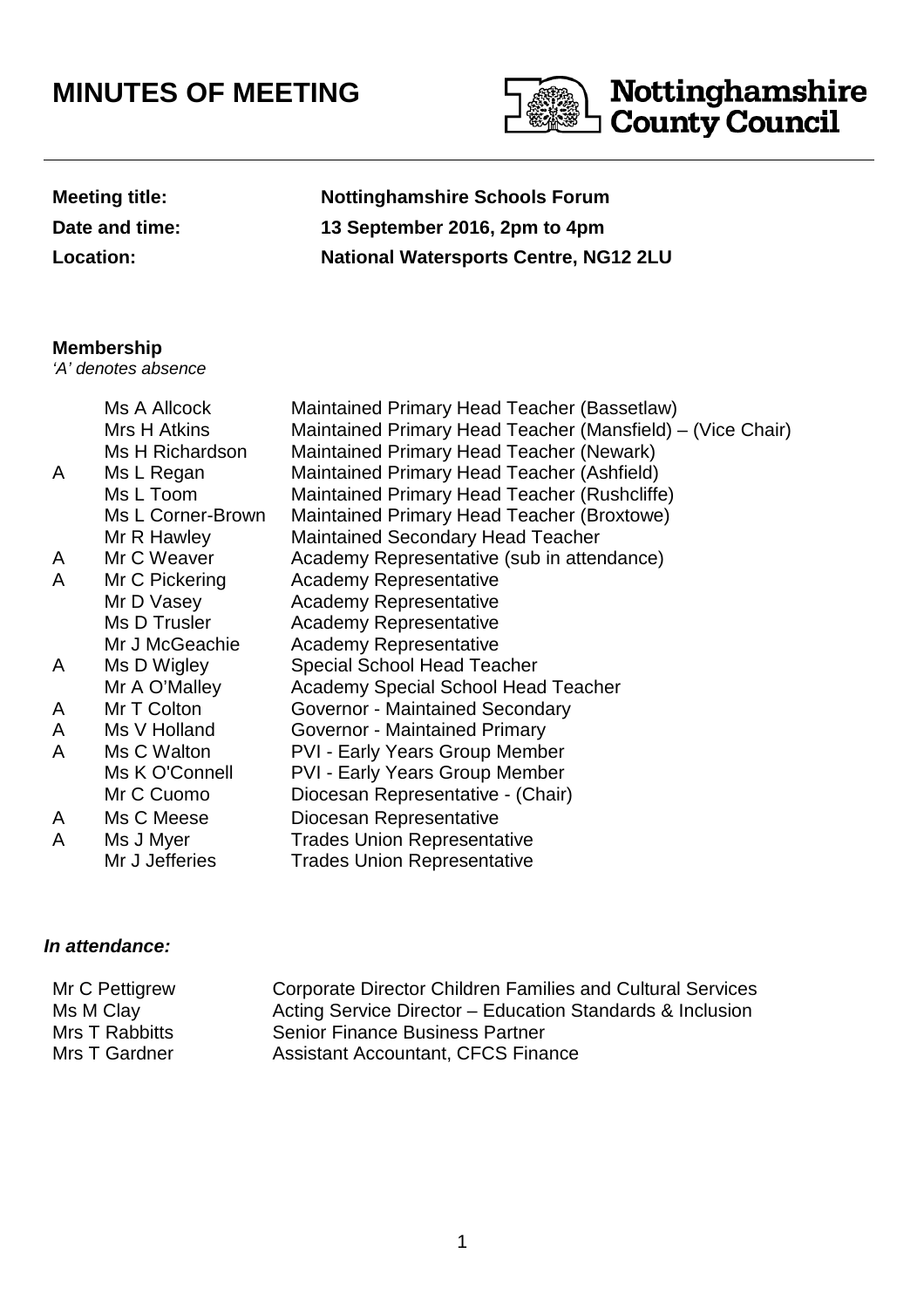|          |                                                                                                                                                                                                                                                                                                                                                                                                                                                                                                                                                                  |                                                                                                                                                                                                         |                                                                                  | <b>ACTION</b> |  |
|----------|------------------------------------------------------------------------------------------------------------------------------------------------------------------------------------------------------------------------------------------------------------------------------------------------------------------------------------------------------------------------------------------------------------------------------------------------------------------------------------------------------------------------------------------------------------------|---------------------------------------------------------------------------------------------------------------------------------------------------------------------------------------------------------|----------------------------------------------------------------------------------|---------------|--|
| $1 - 3.$ | Welcome                                                                                                                                                                                                                                                                                                                                                                                                                                                                                                                                                          |                                                                                                                                                                                                         |                                                                                  |               |  |
|          | Colin Pettigrew welcomed all members to the meeting and advised that a vote for a<br>Chair and Vice Chair was required.<br>Helen Atkins nominated Carlo Cuomo, Ly Toom second nomination and a vote was<br>taken.                                                                                                                                                                                                                                                                                                                                                |                                                                                                                                                                                                         |                                                                                  |               |  |
|          | Votes for<br>Abstentions<br>Votes against                                                                                                                                                                                                                                                                                                                                                                                                                                                                                                                        |                                                                                                                                                                                                         |                                                                                  |               |  |
|          | 10<br>$\Omega$<br>$\Omega$                                                                                                                                                                                                                                                                                                                                                                                                                                                                                                                                       |                                                                                                                                                                                                         |                                                                                  |               |  |
|          | Karen O'Connell arrived                                                                                                                                                                                                                                                                                                                                                                                                                                                                                                                                          |                                                                                                                                                                                                         |                                                                                  |               |  |
|          | Carlo Cuomo started the process for a vice chair to be elected, and nominated Helen<br>Atkins, Adrienne Allcock second nomination and a vote was taken.                                                                                                                                                                                                                                                                                                                                                                                                          |                                                                                                                                                                                                         |                                                                                  |               |  |
|          | Votes for                                                                                                                                                                                                                                                                                                                                                                                                                                                                                                                                                        | Votes against                                                                                                                                                                                           | Abstentions                                                                      |               |  |
|          | 11                                                                                                                                                                                                                                                                                                                                                                                                                                                                                                                                                               | $\overline{0}$                                                                                                                                                                                          | $\mathbf 0$                                                                      |               |  |
|          | by Forum Members.                                                                                                                                                                                                                                                                                                                                                                                                                                                                                                                                                |                                                                                                                                                                                                         | Carlo Cuomo welcomed all members to the meeting, and introductions were made     |               |  |
| 2.       | Apologies for absence                                                                                                                                                                                                                                                                                                                                                                                                                                                                                                                                            |                                                                                                                                                                                                         |                                                                                  |               |  |
|          | Apologies were received from Louise Regan, Craig Weaver, Christopher Pickering,<br>Tony Colton, Claire Meese, Jo Myer, Dawn Wigley and Val Holland.<br>Carlo thanked Sally Bates for all her hard work on the forum and acknowledged how<br>valuable her input had been over the years.<br>Sally Bates thanked the forum, and gave a brief overview of the work she is<br>continuing with for the next 18 months, advising that big changes were on the way<br>for schools forums and the importance of having a Nottinghamshire voice heard<br>regards funding, |                                                                                                                                                                                                         |                                                                                  |               |  |
| 4.       |                                                                                                                                                                                                                                                                                                                                                                                                                                                                                                                                                                  | Item 4a Minutes from Forum 9th June 2016                                                                                                                                                                |                                                                                  |               |  |
|          | Item 4a - 2017 National Consultation<br>Schools Funding and High Level Needs consultation submitted by the Local<br>Authority to be circulated by e-mail to Forum members.                                                                                                                                                                                                                                                                                                                                                                                       |                                                                                                                                                                                                         |                                                                                  | <b>MC/TG</b>  |  |
|          | <u>Item 4e - Tackling Emerging Threats to Children</u><br>Helen Atkins raised a concern regarding the theatre companies provision 'pint size'<br>When the funding was agreed Forum members were advised this part of the<br>provision would be free to schools, however having received the flyer it indicates that<br>only 50 are free county wide.<br>Marion Clay will discuss this with Steve Edwards and update members at the next                                                                                                                          |                                                                                                                                                                                                         |                                                                                  | <b>MC</b>     |  |
|          | meeting.                                                                                                                                                                                                                                                                                                                                                                                                                                                                                                                                                         |                                                                                                                                                                                                         |                                                                                  |               |  |
|          | meeting.                                                                                                                                                                                                                                                                                                                                                                                                                                                                                                                                                         | Item 4c – Analysis of High Needs Block<br>Adrienne Allcock requested an update regards Health receiving the Education<br>element of pupil funding and if Education were receiving anything from Health. | Marion Clay will discuss this with Charles Savage and update members at the next | <b>MC</b>     |  |
|          |                                                                                                                                                                                                                                                                                                                                                                                                                                                                                                                                                                  | <u>Item 4d - Cost Recovery Mechanism (CRM)</u>                                                                                                                                                          |                                                                                  |               |  |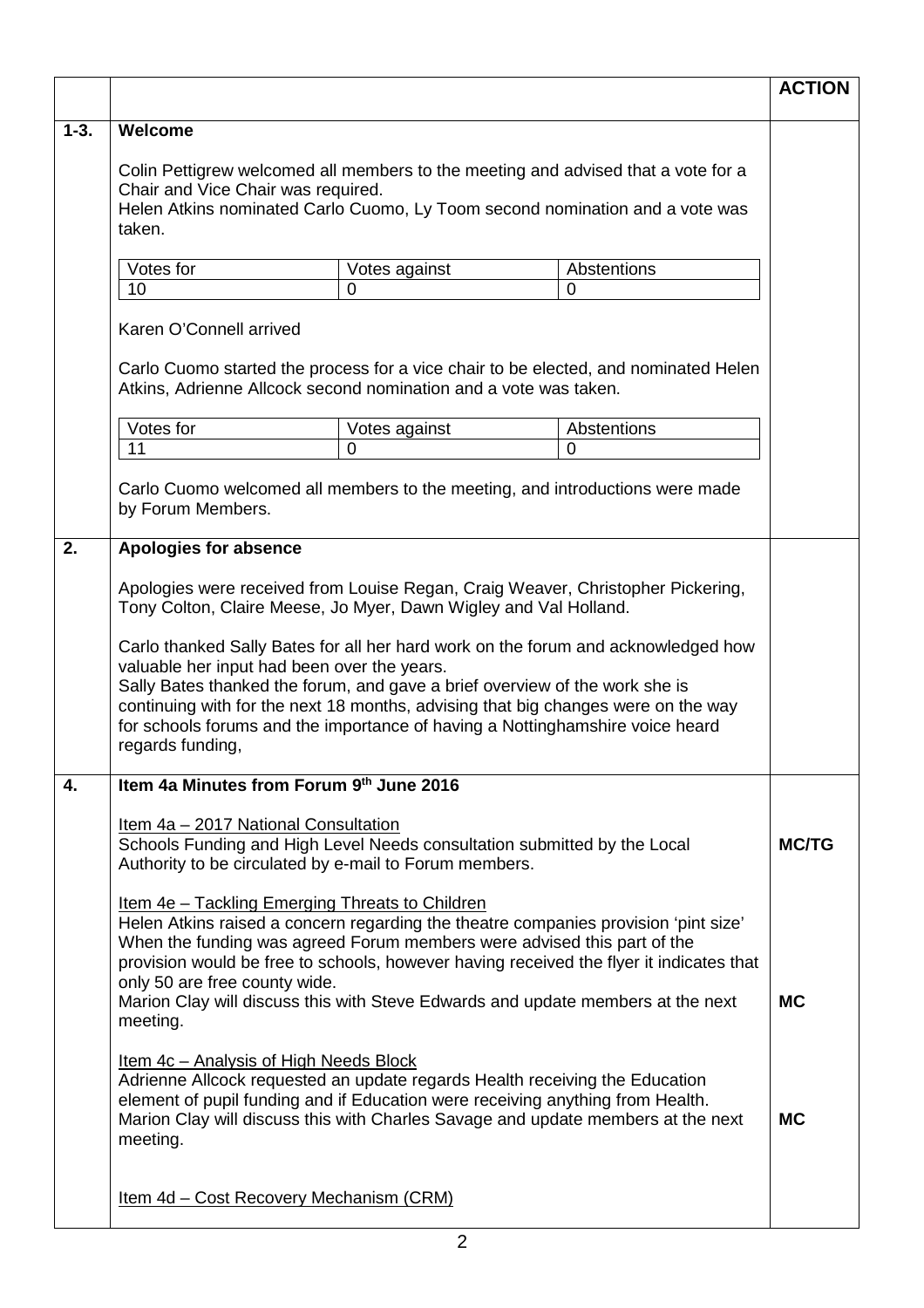|    | Dick Vasey asked if the letter had been sent out and what the response had been as<br>he had not received a letter. James McGeachie and Carlo Cuomo both confirmed<br>neither had received the letter.                                                                                                                                                                                                                                                                                                                                                |                        |  |  |
|----|-------------------------------------------------------------------------------------------------------------------------------------------------------------------------------------------------------------------------------------------------------------------------------------------------------------------------------------------------------------------------------------------------------------------------------------------------------------------------------------------------------------------------------------------------------|------------------------|--|--|
|    | Marion Clay confirmed letters had been sent out, as the Local Authority had received<br>3 responses and there was a meeting planned with some secondaries to discuss this<br>in detail.                                                                                                                                                                                                                                                                                                                                                               |                        |  |  |
|    | Carlo Cuomo asked if the letter could be re-circulated to all secondary schools,<br>Marion Clay confirmed this would be actioned.                                                                                                                                                                                                                                                                                                                                                                                                                     | <b>MC</b><br><b>MC</b> |  |  |
|    | Adrienne Allcock asked if work had commenced around the primary cost recovery<br>mechanism. Marion Clay confirmed it had and would update the Forum at the next<br>meeting.                                                                                                                                                                                                                                                                                                                                                                           |                        |  |  |
|    | Minutes were approved as accurate                                                                                                                                                                                                                                                                                                                                                                                                                                                                                                                     |                        |  |  |
| 5. | Item 5a - Proposal for Process for Local Funding Formula Consultation.                                                                                                                                                                                                                                                                                                                                                                                                                                                                                |                        |  |  |
|    | Tamsin Rabbitts presented the paper, and Toni Gardner explained that the modelling<br>shows the formula as 2016-17 with no changes but the impact on individual schools<br>due to the new IDACI banding.                                                                                                                                                                                                                                                                                                                                              |                        |  |  |
|    | James McGeachie and Toni Gardner gave a brief overview of what had been<br>discussed at the working group meeting - schools wanted as little movement as<br>possible with a National Funding Formula to be introduced shortly.                                                                                                                                                                                                                                                                                                                        |                        |  |  |
|    | Members were advised that the IDACI data had changed yet again this year and that<br>the IDACI bands had returned to a similar size to previous years. Tamsin Rabbitts<br>asked if any modelling would be required for alternative models for distribution of the<br>deprivation factor due to the changes in the IDACI data. James McGeachie<br>expressed that this was not the feedback from the working group and as no<br>amendments to the formula were applied last year when the data changed, the same<br>reasoning should apply for 2017-18. |                        |  |  |
|    | <b>Recommendation</b><br>note the contents of the report – report was noted<br>approve the proposed timetable for the local consultation                                                                                                                                                                                                                                                                                                                                                                                                              |                        |  |  |
|    | Votes for<br>Abstentions                                                                                                                                                                                                                                                                                                                                                                                                                                                                                                                              |                        |  |  |
|    | Votes against<br>11<br>$\overline{0}$<br>$\mathbf 0$                                                                                                                                                                                                                                                                                                                                                                                                                                                                                                  |                        |  |  |
|    | discuss the factors that we may wish to include in the local consultation and<br>the impact national announcements may have on these - Members opted to<br>keep all factors as 2016-17                                                                                                                                                                                                                                                                                                                                                                |                        |  |  |
|    | Item 5b - Proposal to Allocate £1m to Schools from the Schools Non ISB<br><b>Reserve</b>                                                                                                                                                                                                                                                                                                                                                                                                                                                              |                        |  |  |
|    | Tamsin Rabbitts presented the paper.                                                                                                                                                                                                                                                                                                                                                                                                                                                                                                                  |                        |  |  |
|    | James McGeachie asked where the £1m figure had come from and asked if the<br>reserve was going to disappear. Tamsin Rabbitts explained it was unknown what<br>would happen to the reserve in future years, and the £1m was a proposal.                                                                                                                                                                                                                                                                                                                |                        |  |  |
|    | <b>Recommendation</b>                                                                                                                                                                                                                                                                                                                                                                                                                                                                                                                                 |                        |  |  |
|    | note the contents of the report - report was noted                                                                                                                                                                                                                                                                                                                                                                                                                                                                                                    |                        |  |  |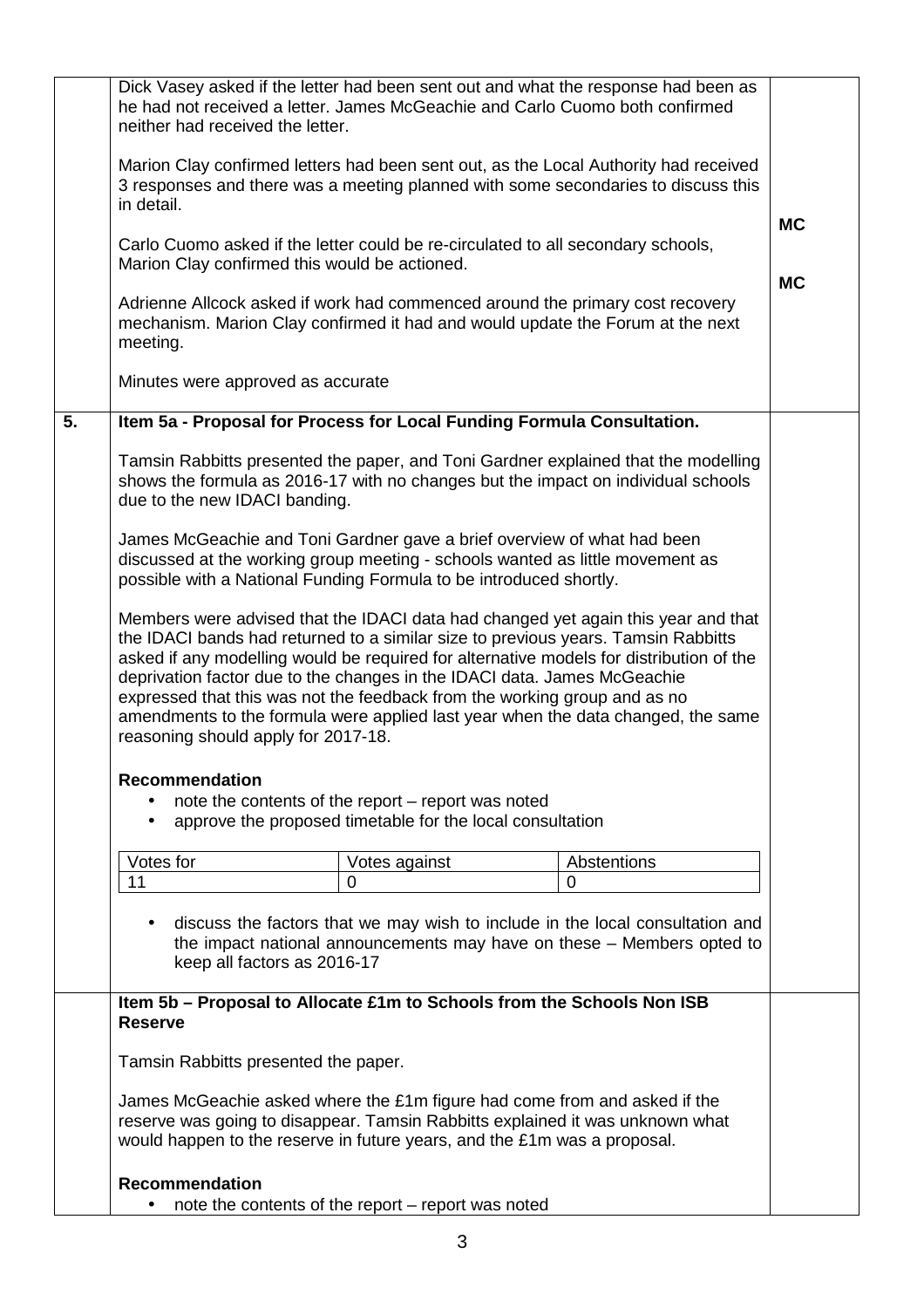| Votes for                                                        |                                                                                                                                                                                                                 |                                                                                                                                                                                                                                                                  |           |
|------------------------------------------------------------------|-----------------------------------------------------------------------------------------------------------------------------------------------------------------------------------------------------------------|------------------------------------------------------------------------------------------------------------------------------------------------------------------------------------------------------------------------------------------------------------------|-----------|
|                                                                  | Votes against                                                                                                                                                                                                   | Abstentions                                                                                                                                                                                                                                                      |           |
| 11                                                               | 0                                                                                                                                                                                                               | $\Omega$                                                                                                                                                                                                                                                         |           |
|                                                                  | to be excluded from the MFG calculation                                                                                                                                                                         | approve the disapplication request to the Secretary of State to allow the funding                                                                                                                                                                                |           |
| Votes for                                                        | Votes against                                                                                                                                                                                                   | Abstentions                                                                                                                                                                                                                                                      |           |
| 11                                                               | 0                                                                                                                                                                                                               | $\overline{0}$                                                                                                                                                                                                                                                   |           |
| benefit from the extra allocation.                               | down we can still allocate the extra £1m but as this would have to go through the<br>MFG (Minimum Funding Guarantee) factor, schools in receipt of MFG would not<br>Item 5c - Early Years National Consultation | Joe Jefferies asked what would happen if the disapplication request to the Secretary<br>of State is turned down. Tamsin Rabbitts explained that if the disapplication is turned                                                                                  |           |
|                                                                  | Consultation which closes 22 <sup>nd</sup> September 2016.<br>Local Authority and not how it is allocated to providers.                                                                                         | Tamsin Rabbitts explained that what was sent was a link to the current Early Years<br>It was explained that the workings and figures are indicative figures coming into the                                                                                      |           |
|                                                                  |                                                                                                                                                                                                                 | The Forum was advised to exercise caution when looking at increased funding as<br>Nottinghamshire's rate is currently inflated. The hope is that there will be sufficient<br>funding to maintain current rate without requiring temporary funding from reserves. |           |
|                                                                  | Item 5d - Impact of the Changes to the 2017-18 Education Service Grant                                                                                                                                          |                                                                                                                                                                                                                                                                  |           |
| Tamsin Rabbitts presented the paper.<br>to confirm the position. | Dick Vasey asked if the withdrawal of the ESG general rate was the same for<br>academies. It was confirmed that this was the case and the belief was this grant                                                 | would disappear for both Academies and Local Authorities. Tamsin Rabbitts agreed                                                                                                                                                                                 | <b>TR</b> |
|                                                                  | Dick Vasey queried if there had been a delay in the grant disappearing by a year as                                                                                                                             |                                                                                                                                                                                                                                                                  |           |
| would be happening.                                              |                                                                                                                                                                                                                 | the National Funding Formula had been delayed by a year. Colin Pettigrew explained<br>this was the problem, nothing had been announced so we were uncertain of what                                                                                              |           |
| was confirmed it was.                                            |                                                                                                                                                                                                                 | Helen Richardson asked if the £150k was on top of the sold service to academies, it                                                                                                                                                                              |           |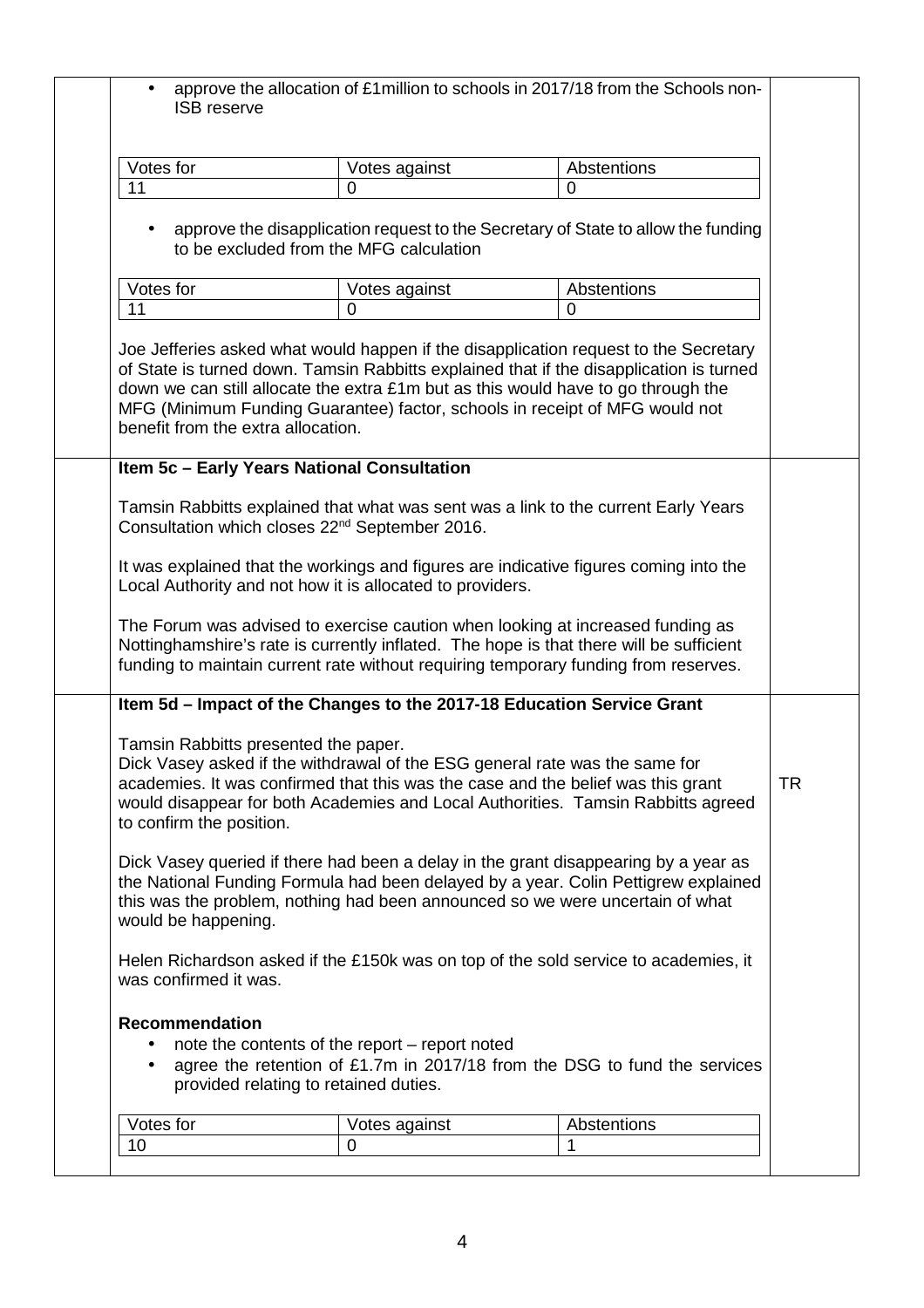| Before a vote on point 3 further clarification was sought by members on what the<br>£150k was to cover. Marion Clay advised allocation covers the supply time of<br>teachers moderating at the end of Key Stage 1 and the training cost.<br>Ly Toom asked if this also covers Key Stage 2, it was clarified it was only for Key<br>Stage 1. |                                                                                                                                                                                                                                                                                                                                                                                                                                                                                                                                                                                                                                                                                                                                                         |                    |  |
|---------------------------------------------------------------------------------------------------------------------------------------------------------------------------------------------------------------------------------------------------------------------------------------------------------------------------------------------|---------------------------------------------------------------------------------------------------------------------------------------------------------------------------------------------------------------------------------------------------------------------------------------------------------------------------------------------------------------------------------------------------------------------------------------------------------------------------------------------------------------------------------------------------------------------------------------------------------------------------------------------------------------------------------------------------------------------------------------------------------|--------------------|--|
| agrees a retention of £150k for the moderation of teacher assessments from<br>the DSG (unless other funding is announced)                                                                                                                                                                                                                   |                                                                                                                                                                                                                                                                                                                                                                                                                                                                                                                                                                                                                                                                                                                                                         |                    |  |
| Votes for                                                                                                                                                                                                                                                                                                                                   | Votes against                                                                                                                                                                                                                                                                                                                                                                                                                                                                                                                                                                                                                                                                                                                                           | Abstentions        |  |
| 11                                                                                                                                                                                                                                                                                                                                          | $\Omega$                                                                                                                                                                                                                                                                                                                                                                                                                                                                                                                                                                                                                                                                                                                                                | $\overline{0}$     |  |
|                                                                                                                                                                                                                                                                                                                                             | Item 5e - Trade Union Budget - CONFIDENTIAL ITEM                                                                                                                                                                                                                                                                                                                                                                                                                                                                                                                                                                                                                                                                                                        |                    |  |
| Helen Richardson left the meeting                                                                                                                                                                                                                                                                                                           | Item 5f - Increase to the Budget Allocation for Schools Admission                                                                                                                                                                                                                                                                                                                                                                                                                                                                                                                                                                                                                                                                                       |                    |  |
| Tamsin Rabbitts presented the paper, and explained this was a net nil effect,<br>however as one budget line was increasing there was a requirement for school forum<br>approval.<br><b>Recommendation</b><br>the increase of the School Admissions budget by £220,000                                                                       |                                                                                                                                                                                                                                                                                                                                                                                                                                                                                                                                                                                                                                                                                                                                                         |                    |  |
| Votes for                                                                                                                                                                                                                                                                                                                                   | Votes against                                                                                                                                                                                                                                                                                                                                                                                                                                                                                                                                                                                                                                                                                                                                           | Abstentions        |  |
| 10                                                                                                                                                                                                                                                                                                                                          | $\Omega$                                                                                                                                                                                                                                                                                                                                                                                                                                                                                                                                                                                                                                                                                                                                                | $\mathbf 0$        |  |
| Votes for                                                                                                                                                                                                                                                                                                                                   | the reduction of the contribution to combined budgets by £220,000<br>Votes against                                                                                                                                                                                                                                                                                                                                                                                                                                                                                                                                                                                                                                                                      | Abstentions        |  |
| 10<br>0<br>0<br>the submission of a dis-application request to the Secretary of State to increase<br>the Schools Admissions budget.                                                                                                                                                                                                         |                                                                                                                                                                                                                                                                                                                                                                                                                                                                                                                                                                                                                                                                                                                                                         |                    |  |
| Votes for                                                                                                                                                                                                                                                                                                                                   | Votes against                                                                                                                                                                                                                                                                                                                                                                                                                                                                                                                                                                                                                                                                                                                                           | <b>Abstentions</b> |  |
| 10<br>Item 5g - Secondary Pupil Growth Fund.                                                                                                                                                                                                                                                                                                | $\Omega$                                                                                                                                                                                                                                                                                                                                                                                                                                                                                                                                                                                                                                                                                                                                                | $\overline{0}$     |  |
| basic need.                                                                                                                                                                                                                                                                                                                                 | Marion Clay stated that it had been a challenge to pull together appropriate<br>information to help the Forum decide what to do in response to the request from<br>some Rushcliffe Academies. Nottinghamshire has a primary growth fund based on<br>regulations and required because of the impact on a primary schools smaller<br>budgets of responding to the requirement for another teacher.<br>Marion Clay said she was surprised to receive a request to consider creation of a<br>secondary growth fund as the data, based on the January census, shows that basic<br>need in secondary schools as not yet arisen, and where certain schools had seen an<br>increase it was down to a change in their admissions criteria and popularity and not |                    |  |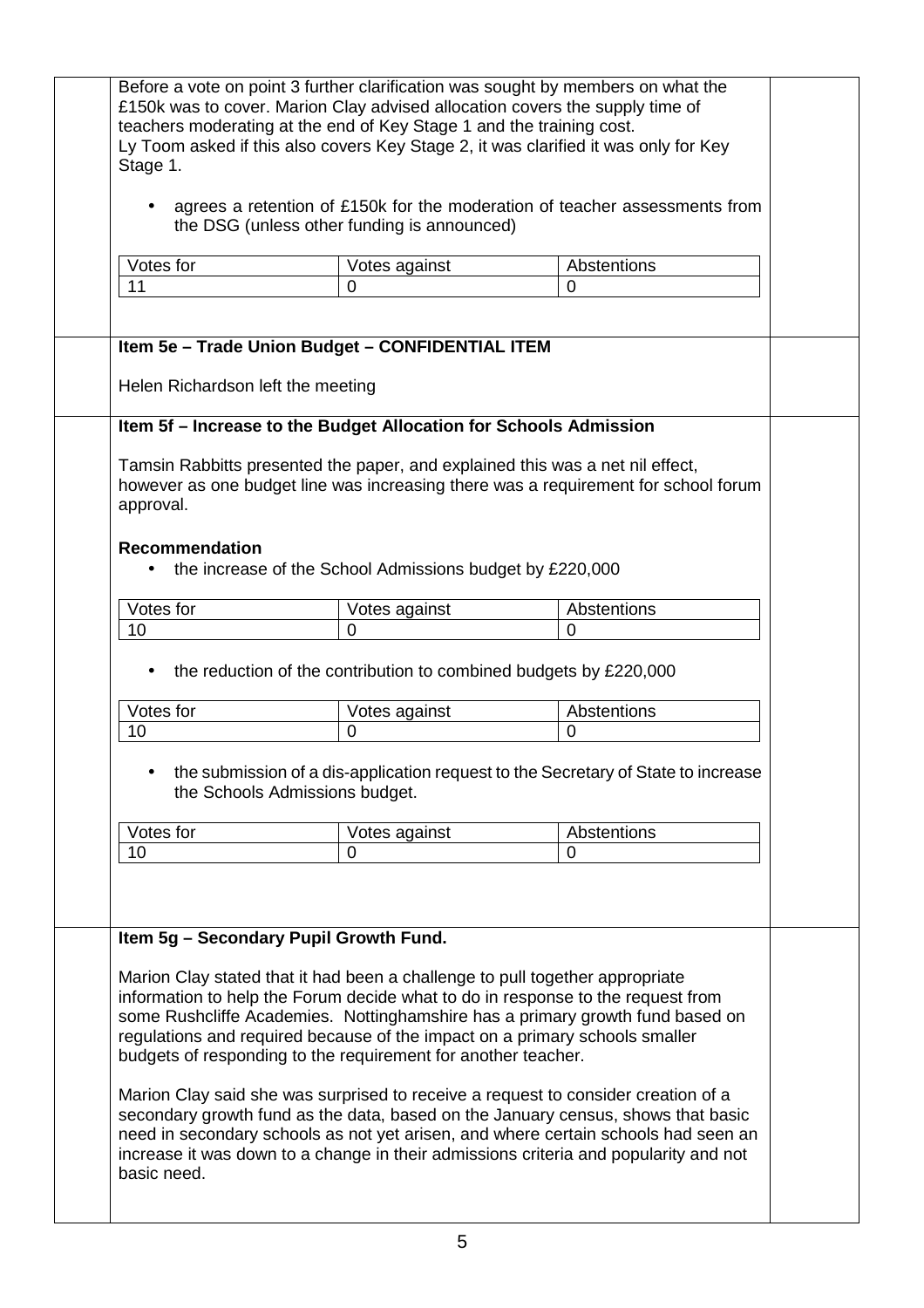|    | Marion Clay was happy to look into a secondary growth fund, but any criteria would<br>need to be co-produced with secondary schools and it was important secondary<br>schools understood this was not extra money but a top slice of the Dedicated<br>Schools Grant (secondary element)                                                                                                                                                                                                                                                                                             |                                                                                                                                                                                                                                                                          |             | <b>MC</b>       |
|----|-------------------------------------------------------------------------------------------------------------------------------------------------------------------------------------------------------------------------------------------------------------------------------------------------------------------------------------------------------------------------------------------------------------------------------------------------------------------------------------------------------------------------------------------------------------------------------------|--------------------------------------------------------------------------------------------------------------------------------------------------------------------------------------------------------------------------------------------------------------------------|-------------|-----------------|
|    | Carlo Cuomo asked Marion to clarify what basic need is - Basic Need is an increase<br>in numbers arising as an increase in birth rates in catchment area.                                                                                                                                                                                                                                                                                                                                                                                                                           |                                                                                                                                                                                                                                                                          |             |                 |
|    | Marion Clay had spoken to Place Planners and it was not clear that this funding will<br>be required to offset the impact of lagged funding at Secondary although this should<br>remain under review.                                                                                                                                                                                                                                                                                                                                                                                |                                                                                                                                                                                                                                                                          |             |                 |
|    | James McGeachie requested the presentation information by borough as opposed to<br>county wide, Dick Vasey seconded this request. Marion Clay confirmed she would<br>request this information.                                                                                                                                                                                                                                                                                                                                                                                      |                                                                                                                                                                                                                                                                          |             |                 |
|    | James McGeachie asked about variation of pupil numbers for these schools, for<br>which he believed additional EFA funding was available. The Forum was informed<br>that there was no additional funding. The schools in question do not currently meet<br>the criteria for varying their pupil numbers and it was important that members were<br>aware that the Local Authority do not receive an allocation for additional pupils when<br>numbers are varied. As Local Authorities are funded on the October census any<br>variation of numbers spreads the cost over all schools. |                                                                                                                                                                                                                                                                          |             |                 |
|    | Variation to pupil numbers - Schools Revenue Funding 2016-17 Operational<br>Guidance                                                                                                                                                                                                                                                                                                                                                                                                                                                                                                |                                                                                                                                                                                                                                                                          |             |                 |
|    | The regulations allow for an authority to request approval from the EFA to vary pupil<br>numbers when the budget is being constructed in the following circumstances:<br>$\bullet$<br>or losing year groups<br>$\bullet$                                                                                                                                                                                                                                                                                                                                                            | there has been, or is going to be, a reorganisation<br>a school has changed, or is going to change, its age range either by adding<br>schools, academies, including free schools where they have opened in the<br>previous seven years and are still adding year groups. |             |                 |
|    | When pupil numbers are varied in this way, no additional funding is received by the<br>LA; therefore it impacts on all school budget allocations.                                                                                                                                                                                                                                                                                                                                                                                                                                   |                                                                                                                                                                                                                                                                          |             |                 |
|    | Marion Clay suggested a working group to look into the secondary growth fund.<br>After a brief discussion, members felt a vote was required on the principle of creating<br>a secondary growth fund in Nottinghamshire for 2017-18 before a working party was<br>set up.                                                                                                                                                                                                                                                                                                            |                                                                                                                                                                                                                                                                          |             |                 |
|    | Votes for                                                                                                                                                                                                                                                                                                                                                                                                                                                                                                                                                                           | Votes against                                                                                                                                                                                                                                                            | Abstentions |                 |
|    | $\mathbf 0$                                                                                                                                                                                                                                                                                                                                                                                                                                                                                                                                                                         | 9                                                                                                                                                                                                                                                                        | 1           | TG<br><b>MC</b> |
|    | It was agreed that the secondary pupil growth fund be put on the October agenda, a<br>paper will be required and data by borough to be included.                                                                                                                                                                                                                                                                                                                                                                                                                                    |                                                                                                                                                                                                                                                                          |             |                 |
| 6. | <b>Any Other Business</b>                                                                                                                                                                                                                                                                                                                                                                                                                                                                                                                                                           |                                                                                                                                                                                                                                                                          |             |                 |
|    | Colin Pettigrew gave a brief overview of the budgets at County Hall, and explained<br>with so many schools converting to academy, though Nottinghamshire have never<br>charged for the cost of the work carried out by officers, a charge was being looked at<br>for new conversions.                                                                                                                                                                                                                                                                                               |                                                                                                                                                                                                                                                                          |             |                 |
|    |                                                                                                                                                                                                                                                                                                                                                                                                                                                                                                                                                                                     |                                                                                                                                                                                                                                                                          |             |                 |